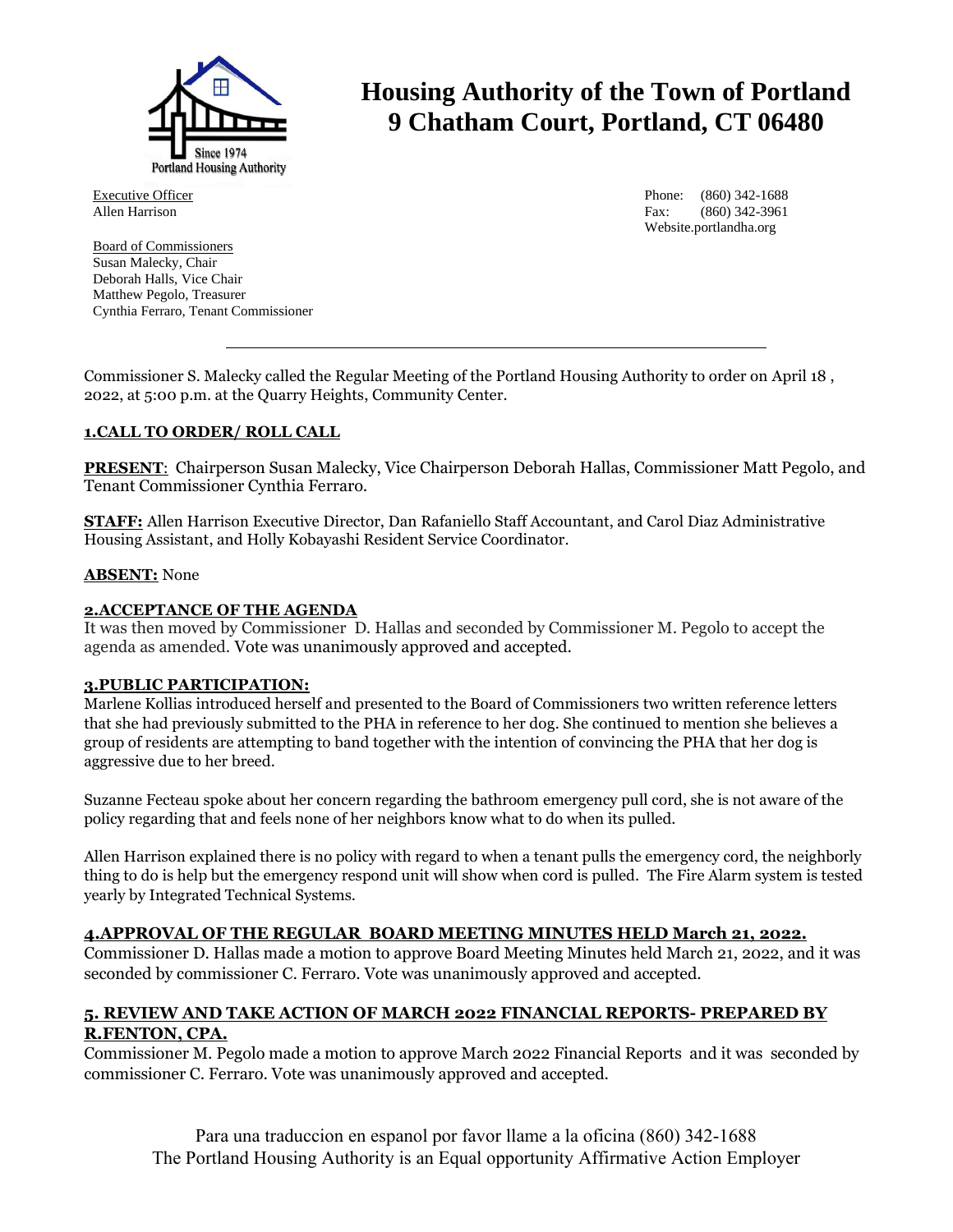## **6.COMMUNICATIONS/CORRESPONDENCE**

None

# **7. EXECUTIVE DIRECTORS REPORT: Chatham Court, Quarry Heights, and Section 8**

Carol Diaz reported Chatham Court and Quarry Heights are currently at 100%. No notices to quit were served. Waitlist numbers have been updated and there are plans to open the waitlist for new applicants in the coming months.

**Office Report**: Tar's ending numbers for the month of March 31, for 2022.

| CC-active tenant's balance: | \$210.00 | QH-active tenant's balance: \$76.00 |        |
|-----------------------------|----------|-------------------------------------|--------|
| CC-move out balance:        | \$0      | QH-move out balance                 | \$0.00 |

The PHA currently has 49 regular housing vouchers leased as of March 25 Project Based Voucher at QH , 3 families that ported out for a total of 77 with 9 families looking for units.

## **Maintenance Report**:

29 work orders created for the month and 29 completed. 0 emergency work orders and 6 annual inspections where conducted. Spring cleanup over the next few weeks weather permitting for each site.

# **Resident Service Coordinator Report:**

Holly began working on Monday, March 21, 2022. In the first few weeks she focused on meeting residents at Quarry Heights and Chatham Court. She has meet with Quarry Heights residents to address complaints/ disputes amongst. Holly has contacted Chatham Court flat renters to encourage our tenants to apply for the Habitat for Humanity home in East Hampton and introduce them to First-Time Homebuyers Programs available in the area in which they can participate. Holly has experience with her last Housing Authority where one of her clients was able to purchase a home in her self-sufficiency program and another client won the Habitat for Humanity home in Green St. in Bristol. She has introduced herself to local resource centers such as the Portland Library, Portland Historical Society, Portland Senior Center, Portland Food Pantry, and the Portland Parks and Rec. and Family Services. She is also looking to provide teens in the property with resources to connect them with available jobs. She will continue to focus on building her list of local providers in order to supply resources, activities and programs to both Quarry Height and Chatham Court residents.

## **8. OLD/NEW BUSINESS a. Resolution 22.4.1**

BOARD OF HOUSING COMMISSIONERS' **RESOLUTION NO. 22-4-1** AUTHORIZING SUBMISSION OF HUD REPOSITIONING APPLICATIONS

WHEREAS, the Housing Authority of the Town of Portland (PHA) seeks to secure funding for the rehabilitation of its public housing program properties;

WHEREAS, the Repositioning programs of the United States Department of Housing and Urban Development (HUD) which include, but are not limited to, Rental Assistance Demonstration (RAD), Section 18 Demolition Disposition (Sec. 18), RAD/Sec. 18 Blends, and Streamlined Voluntary Conversion allows public housing program properties to convert to a different funding platform with project-based Section 8 rental assistance contracts;

WHEREAS, the conversion process also allows for the use of Low-Income Housing Tax Credits (LIHTC), public or private debt, and grant funds for financing rehabilitation of the properties; and

WHEREAS, the PHA Board of Housing Commissioners, the Governing Body of PHA, finds that it is in the longterm best interest of PHA to pursue Repositioning conversions of selected Public Housing program properties to facilitate the rehabilitation of the properties;

Para una traduccion en espanol por favor llame a la oficina (860) 342-1688 The Portland Housing Authority is an Equal opportunity Affirmative Action Employer